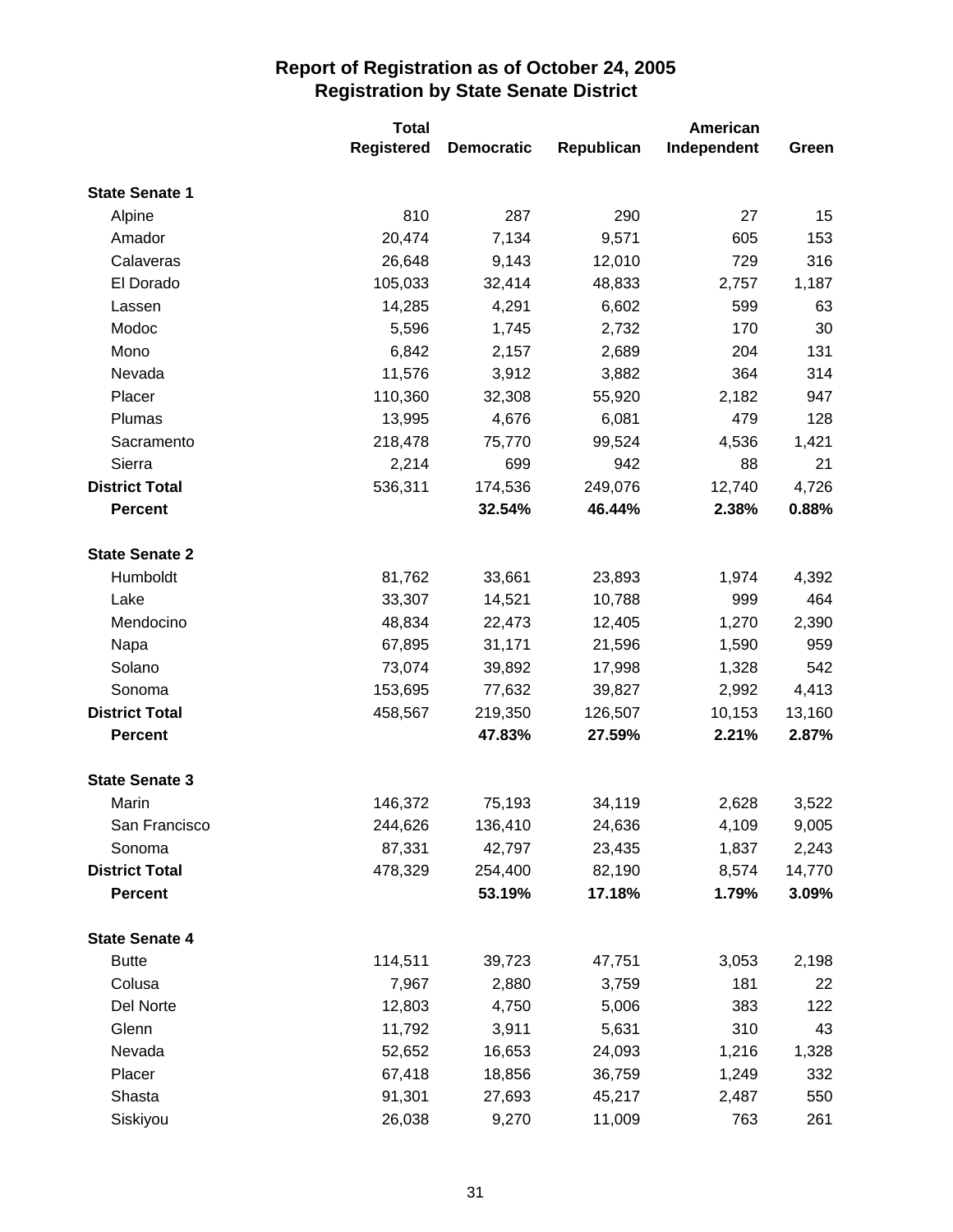|                       |                | <b>Natural</b>          | Peace and |                      | <b>Declined to</b> |
|-----------------------|----------------|-------------------------|-----------|----------------------|--------------------|
|                       | Libertarian    | Law                     | Freedom   | <b>Miscellaneous</b> | <b>State</b>       |
| <b>State Senate 1</b> |                |                         |           |                      |                    |
| Alpine                | $\overline{4}$ | $\pmb{0}$               | 1         | $\overline{2}$       | 184                |
| Amador                | 140            | 14                      | 34        | 183                  | 2,640              |
| Calaveras             | 315            | 18                      | 61        | 97                   | 3,959              |
| El Dorado             | 724            | 73                      | 288       | 710                  | 18,047             |
| Lassen                | 94             | 12                      | 27        | 70                   | 2,527              |
| Modoc                 | 41             | 3                       | 5         | $\overline{7}$       | 863                |
| Mono                  | 69             | $\overline{\mathbf{4}}$ | 16        | 1                    | 1,571              |
| Nevada                | 128            | 11                      | 19        | 18                   | 2,928              |
| Placer                | 703            | 64                      | 167       | 270                  | 17,799             |
| Plumas                | 97             | 15                      | 39        | 8                    | 2,472              |
| Sacramento            | 1,020          | 107                     | 611       | 520                  | 34,969             |
| Sierra                | 28             | $\mathbf 0$             | 6         | 30                   | 400                |
| <b>District Total</b> | 3,363          | 321                     | 1,274     | 1,916                | 88,359             |
| <b>Percent</b>        | 0.63%          | 0.06%                   | 0.24%     | 0.36%                | 16.48%             |
| <b>State Senate 2</b> |                |                         |           |                      |                    |
| Humboldt              | 753            | 114                     | 292       | 243                  | 16,440             |
| Lake                  | 217            | 24                      | 115       | 90                   | 6,089              |
| Mendocino             | 377            | 64                      | 260       | 294                  | 9,301              |
| Napa                  | 394            | 56                      | 147       | 545                  | 11,437             |
| Solano                | 310            | 55                      | 165       | 428                  | 12,356             |
| Sonoma                | 1,018          | 140                     | 475       | 939                  | 26,259             |
| <b>District Total</b> | 3,069          | 453                     | 1,454     | 2,539                | 81,882             |
| <b>Percent</b>        | 0.67%          | 0.10%                   | 0.32%     | 0.55%                | 17.86%             |
| <b>State Senate 3</b> |                |                         |           |                      |                    |
| Marin                 | 796            | 123                     | 324       | 448                  | 29,219             |
| San Francisco         | 1,439          | 332                     | 1,078     | 390                  | 67,227             |
| Sonoma                | 522            | 60                      | 234       | 592                  | 15,611             |
| <b>District Total</b> | 2,757          | 515                     | 1,636     | 1,430                | 112,057            |
| <b>Percent</b>        | 0.58%          | 0.11%                   | 0.34%     | 0.30%                | 23.43%             |
| <b>State Senate 4</b> |                |                         |           |                      |                    |
| <b>Butte</b>          | 777            | 89                      | 494       | 730                  | 19,696             |
| Colusa                | 33             | 3                       | 24        | 21                   | 1,044              |
| Del Norte             | 92             | 5                       | 41        | 113                  | 2,291              |
| Glenn                 | 39             | 9                       | 40        | 29                   | 1,780              |
| Nevada                | 378            | 41                      | 105       | 235                  | 8,603              |
| Placer                | 389            | 24                      | 65        | 126                  | 9,618              |
| Shasta                | 577            | 50                      | 197       | 221                  | 14,309             |
| Siskiyou              | 267            | 58                      | 63        | 39                   | 4,308              |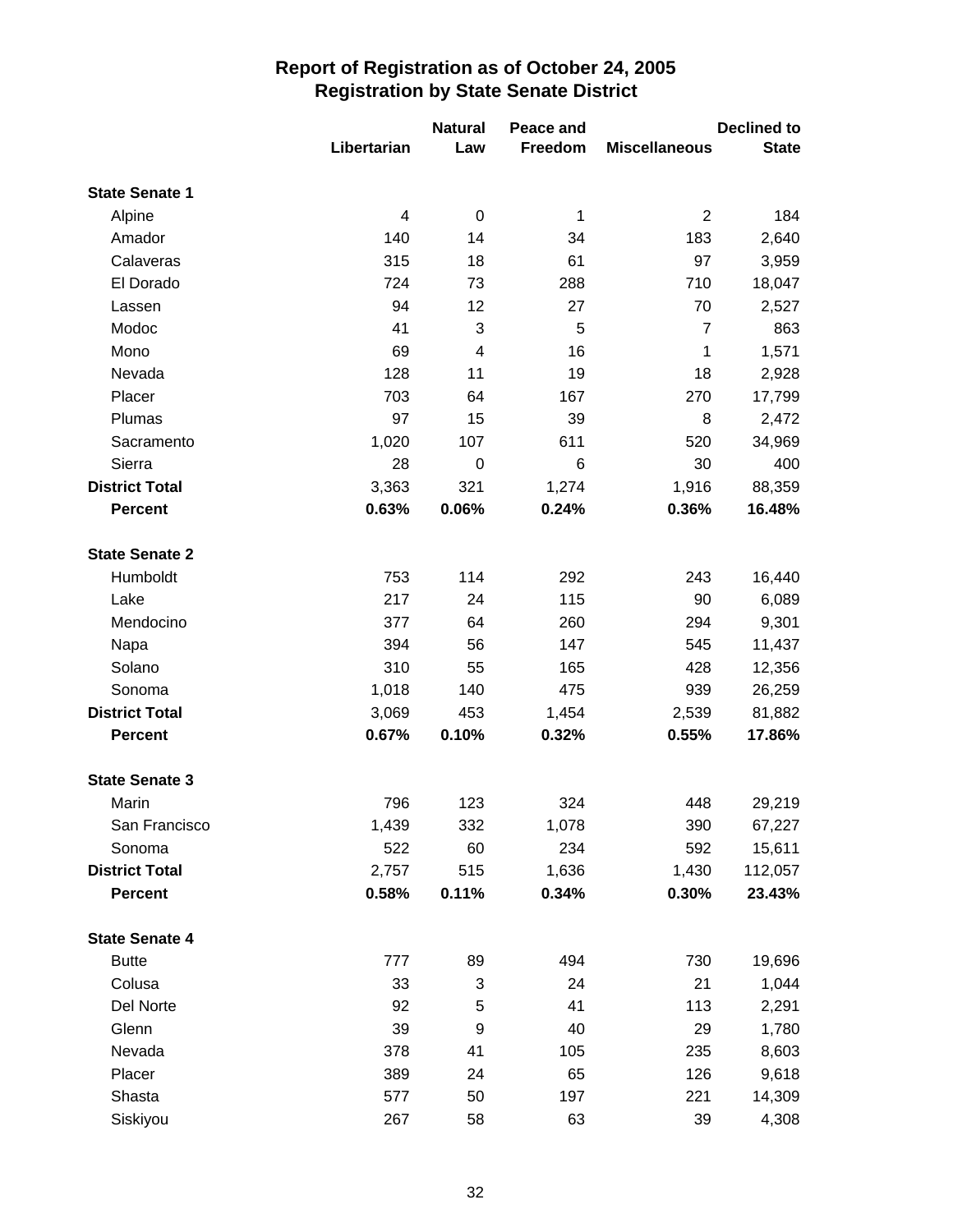|                        | <b>Total</b>      |                   | American   |             |        |
|------------------------|-------------------|-------------------|------------|-------------|--------|
|                        | <b>Registered</b> | <b>Democratic</b> | Republican | Independent | Green  |
| Sutter                 | 42,388            | 13,625            | 21,043     | 988         | 142    |
| Tehama                 | 29,814            | 10,168            | 13,511     | 1,132       | 132    |
| <b>Trinity</b>         | 7,546             | 2,751             | 3,025      | 245         | 138    |
| Yuba                   | 28,297            | 9,617             | 12,208     | 1,084       | 190    |
| <b>District Total</b>  | 492,527           | 159,897           | 229,012    | 13,091      | 5,458  |
| <b>Percent</b>         |                   | 32.46%            | 46.50%     | 2.66%       | 1.11%  |
| <b>State Senate 5</b>  |                   |                   |            |             |        |
| Sacramento             | 25,363            | 10,954            | 8,849      | 497         | 112    |
| San Joaquin            | 197,280           | 90,558            | 76,792     | 3,161       | 689    |
| Solano                 | 95,485            | 42,117            | 32,198     | 1,892       | 379    |
| Yolo                   | 91,027            | 42,234            | 25,606     | 1,831       | 1,719  |
| <b>District Total</b>  | 409,155           | 185,863           | 143,445    | 7,381       | 2,899  |
| <b>Percent</b>         |                   | 45.43%            | 35.06%     | 1.80%       | 0.71%  |
| <b>State Senate 6</b>  |                   |                   |            |             |        |
| Sacramento             | 386,006           | 181,807           | 113,670    | 9,058       | 4,417  |
| <b>District Total</b>  | 386,006           | 181,807           | 113,670    | 9,058       | 4,417  |
| <b>Percent</b>         |                   | 47.10%            | 29.45%     | 2.35%       | 1.14%  |
| <b>State Senate 7</b>  |                   |                   |            |             |        |
| Contra Costa           | 460,337           | 215,259           | 144,824    | 8,518       | 3,884  |
| <b>District Total</b>  | 460,337           | 215,259           | 144,824    | 8,518       | 3,884  |
| <b>Percent</b>         |                   | 46.76%            | 31.46%     | 1.85%       | 0.84%  |
| <b>State Senate 8</b>  |                   |                   |            |             |        |
| San Francisco          | 182,913           | 96,033            | 23,869     | 2,851       | 4,141  |
| San Mateo              | 248,825           | 124,948           | 58,207     | 4,719       | 2,633  |
| <b>District Total</b>  | 431,738           | 220,981           | 82,076     | 7,570       | 6,774  |
| <b>Percent</b>         |                   | 51.18%            | 19.01%     | 1.75%       | 1.57%  |
| <b>State Senate 9</b>  |                   |                   |            |             |        |
| Alameda                | 406,838           | 236,294           | 57,879     | 6,092       | 11,840 |
| Contra Costa           | 32,319            | 22,667            | 2,599      | 521         | 502    |
| <b>District Total</b>  | 439,157           | 258,961           | 60,478     | 6,613       | 12,342 |
| <b>Percent</b>         |                   | 58.97%            | 13.77%     | 1.51%       | 2.81%  |
| <b>State Senate 10</b> |                   |                   |            |             |        |
| Alameda                | 297,198           | 152,400           | 66,410     | 5,320       | 2,116  |
| Santa Clara            | 59,628            | 25,079            | 14,694     | 1,142       | 308    |
| <b>District Total</b>  | 356,826           | 177,479           | 81,104     | 6,462       | 2,424  |
| <b>Percent</b>         |                   | 49.74%            | 22.73%     | 1.81%       | 0.68%  |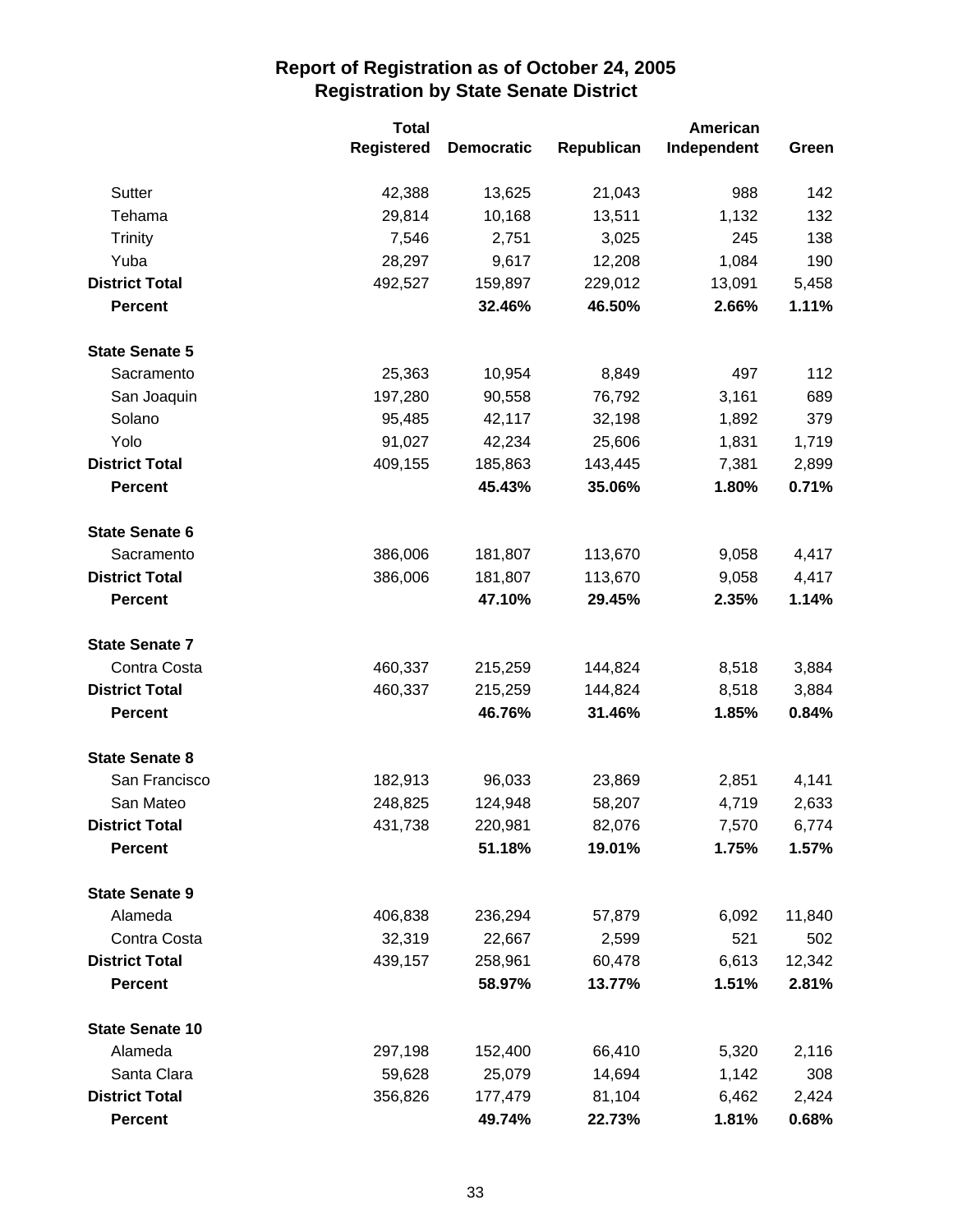|                        |             | <b>Natural</b> | Peace and |                      | <b>Declined to</b> |  |
|------------------------|-------------|----------------|-----------|----------------------|--------------------|--|
|                        | Libertarian | Law            | Freedom   | <b>Miscellaneous</b> | <b>State</b>       |  |
| Sutter                 | 196         | 21             | 136       | 1,192                | 5,045              |  |
| Tehama                 | 209         | 11             | 86        | 143                  | 4,422              |  |
| <b>Trinity</b>         | 78          | 12             | 31        | 98                   | 1,168              |  |
| Yuba                   | 174         | 19             | 102       | 41                   | 4,862              |  |
| <b>District Total</b>  | 3,209       | 342            | 1,384     | 2,988                | 77,146             |  |
| <b>Percent</b>         | 0.65%       | 0.07%          | 0.28%     | 0.61%                | 15.66%             |  |
| <b>State Senate 5</b>  |             |                |           |                      |                    |  |
| Sacramento             | 76          | 16             | 77        | 50                   | 4,732              |  |
| San Joaquin            | 575         | 125            | 911       | 1,378                | 23,091             |  |
| Solano                 | 376         | 42             | 159       | 506                  | 17,816             |  |
| Yolo                   | 420         | 79             | 343       | 767                  | 18,028             |  |
| <b>District Total</b>  | 1,447       | 262            | 1,490     | 2,701                | 63,667             |  |
| <b>Percent</b>         | 0.35%       | 0.06%          | 0.36%     | 0.66%                | 15.56%             |  |
| <b>State Senate 6</b>  |             |                |           |                      |                    |  |
| Sacramento             | 2,005       | 400            | 3,320     | 1,093                | 70,236             |  |
| <b>District Total</b>  | 2,005       | 400            | 3,320     | 1,093                | 70,236             |  |
| <b>Percent</b>         | 0.52%       | 0.10%          | 0.86%     | 0.28%                | 18.20%             |  |
| <b>State Senate 7</b>  |             |                |           |                      |                    |  |
| Contra Costa           | 2,090       | 402            | 1,009     | 3,152                | 81,199             |  |
| <b>District Total</b>  | 2,090       | 402            | 1,009     | 3,152                | 81,199             |  |
| <b>Percent</b>         | 0.45%       | 0.09%          | 0.22%     | 0.68%                | 17.64%             |  |
| <b>State Senate 8</b>  |             |                |           |                      |                    |  |
| San Francisco          | 857         | 233            | 603       | 263                  | 54,063             |  |
| San Mateo              | 1,059       | 280            | 590       | 616                  | 55,773             |  |
| <b>District Total</b>  | 1,916       | 513            | 1,193     | 879                  | 109,836            |  |
| <b>Percent</b>         | 0.44%       | 0.12%          | 0.28%     | 0.20%                | 25.44%             |  |
| <b>State Senate 9</b>  |             |                |           |                      |                    |  |
| Alameda                | 1,847       | 1,023          | 2,340     | 2,951                | 86,572             |  |
| Contra Costa           | 97          | 126            | 190       | 160                  | 5,457              |  |
| <b>District Total</b>  | 1,944       | 1,149          | 2,530     | 3,111                | 92,029             |  |
| <b>Percent</b>         | 0.44%       | 0.26%          | 0.58%     | 0.71%                | 20.96%             |  |
| <b>State Senate 10</b> |             |                |           |                      |                    |  |
| Alameda                | 1,296       | 340            | 893       | 2,275                | 66,148             |  |
| Santa Clara            | 284         | 55             | 199       | 158                  | 17,709             |  |
| <b>District Total</b>  | 1,580       | 395            | 1,092     | 2,433                | 83,857             |  |
| <b>Percent</b>         | 0.44%       | 0.11%          | 0.31%     | 0.68%                | 23.50%             |  |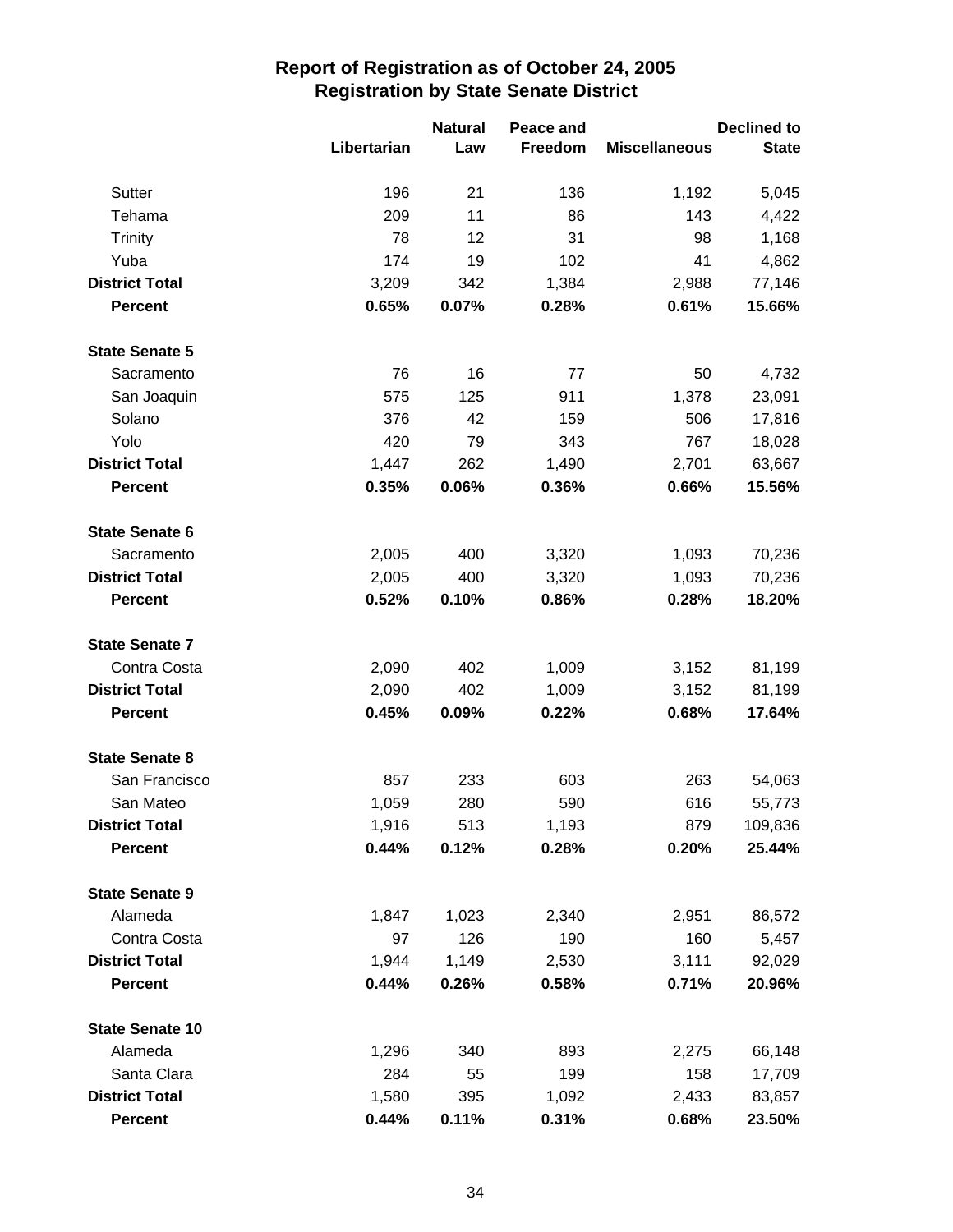|                        | <b>Total</b>      |                   | <b>American</b> |             |       |
|------------------------|-------------------|-------------------|-----------------|-------------|-------|
|                        | <b>Registered</b> | <b>Democratic</b> | Republican      | Independent | Green |
|                        |                   |                   |                 |             |       |
| <b>State Senate 11</b> |                   |                   |                 |             |       |
| San Mateo              | 102,681           | 47,993            | 30,721          | 1,702       | 1,167 |
| Santa Clara            | 264,712           | 117,733           | 77,087          | 4,670       | 2,383 |
| Santa Cruz             | 85,981            | 47,176            | 14,605          | 1,557       | 3,730 |
| <b>District Total</b>  | 453,374           | 212,902           | 122,413         | 7,929       | 7,280 |
| <b>Percent</b>         |                   | 46.96%            | 27.00%          | 1.75%       | 1.61% |
| <b>State Senate 12</b> |                   |                   |                 |             |       |
| Madera                 | 19,600            | 8,341             | 8,137           | 347         | 45    |
| Merced                 | 91,100            | 41,197            | 38,417          | 1,619       | 297   |
| Monterey               | 63,479            | 34,135            | 17,915          | 1,082       | 250   |
| San Benito             | 24,932            | 11,239            | 8,519           | 577         | 154   |
| Stanislaus             | 143,291           | 62,673            | 57,179          | 2,960       | 624   |
| <b>District Total</b>  | 342,402           | 157,585           | 130,167         | 6,585       | 1,370 |
| <b>Percent</b>         |                   | 46.02%            | 38.02%          | 1.92%       | 0.40% |
| <b>State Senate 13</b> |                   |                   |                 |             |       |
| Santa Clara            | 325,785           | 158,715           | 75,016          | 6,198       | 2,803 |
| <b>District Total</b>  | 325,785           | 158,715           | 75,016          | 6,198       | 2,803 |
| <b>Percent</b>         |                   | 48.72%            | 23.03%          | 1.90%       | 0.86% |
| <b>State Senate 14</b> |                   |                   |                 |             |       |
| Fresno                 | 215,218           | 72,073            | 111,388         | 3,659       | 1,178 |
| Madera                 | 29,459            | 8,448             | 16,168          | 646         | 177   |
| Mariposa               | 11,390            | 3,673             | 5,359           | 316         | 164   |
| San Joaquin            | 74,159            | 23,321            | 39,843          | 1,488       | 245   |
| Stanislaus             | 76,906            | 27,418            | 36,631          | 1,535       | 255   |
| Tuolumne               | 32,916            | 12,006            | 14,517          | 930         | 316   |
| <b>District Total</b>  | 440,048           | 146,939           | 223,906         | 8,574       | 2,335 |
| <b>Percent</b>         |                   | 33.39%            | 50.88%          | 1.95%       | 0.53% |
| <b>State Senate 15</b> |                   |                   |                 |             |       |
| Monterey               | 95,237            | 41,872            | 32,094          | 2,008       | 1,179 |
| San Luis Obispo        | 154,867           | 54,770            | 65,899          | 3,381       | 2,173 |
| Santa Barbara          | 40,738            | 15,713            | 17,406          | 811         | 147   |
| Santa Clara            | 112,426           | 41,690            | 43,567          | 1,885       | 717   |
| Santa Cruz             | 56,908            | 28,692            | 15,445          | 947         | 1,012 |
| <b>District Total</b>  | 460,176           | 182,737           | 174,411         | 9,032       | 5,228 |
| <b>Percent</b>         |                   | 39.71%            | 37.90%          | 1.96%       | 1.14% |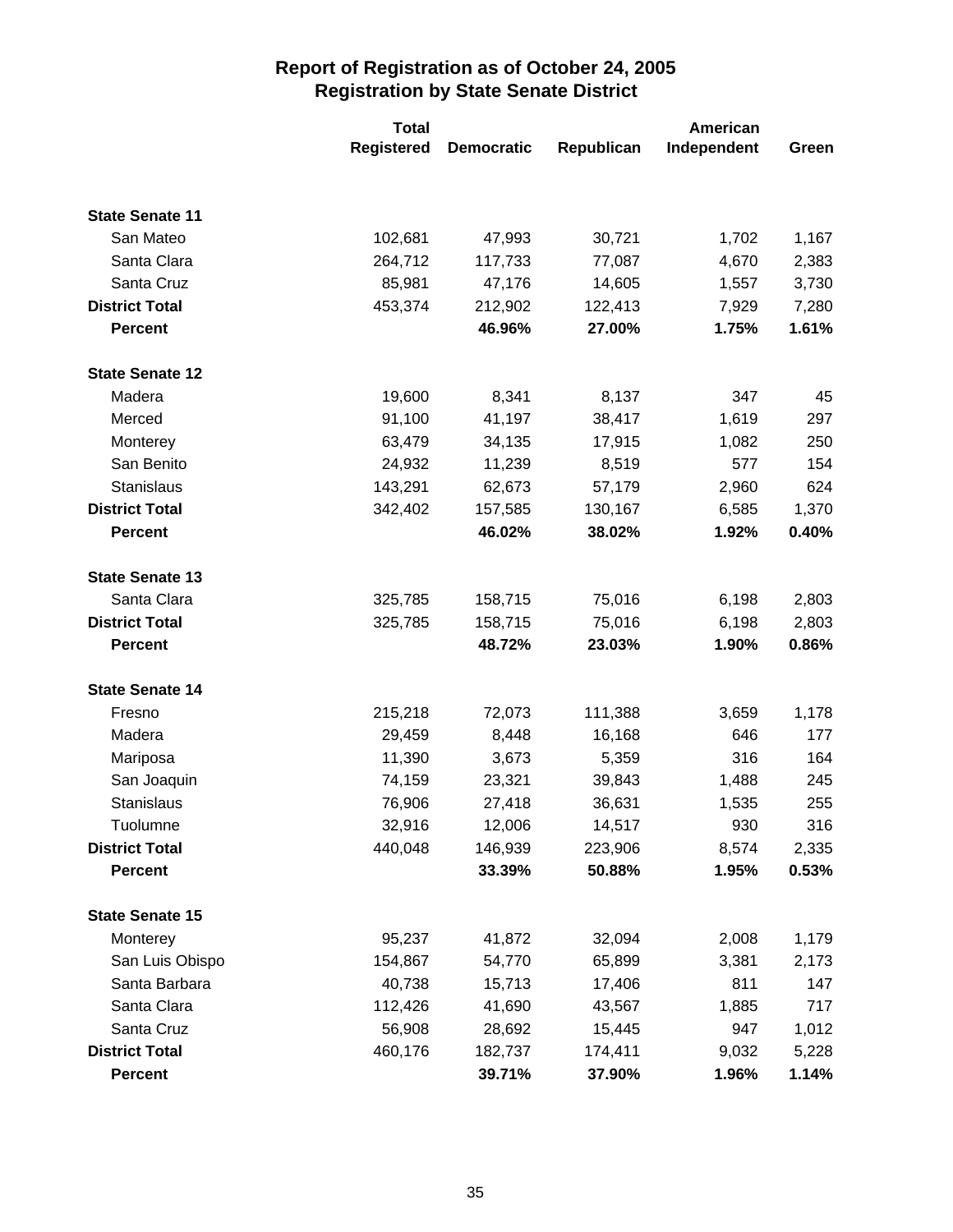|                        |             | <b>Natural</b> | Peace and |                      | <b>Declined to</b> |
|------------------------|-------------|----------------|-----------|----------------------|--------------------|
|                        | Libertarian | Law            | Freedom   | <b>Miscellaneous</b> | <b>State</b>       |
|                        |             |                |           |                      |                    |
| <b>State Senate 11</b> |             |                |           |                      |                    |
| San Mateo              | 577         | 77             | 240       | 258                  | 19,946             |
| Santa Clara            | 1,648       | 224            | 564       | 660                  | 59,743             |
| Santa Cruz             | 830         | 96             | 300       | 730                  | 16,957             |
| <b>District Total</b>  | 3,055       | 397            | 1,104     | 1,648                | 96,646             |
| <b>Percent</b>         | 0.67%       | 0.09%          | 0.24%     | 0.36%                | 21.32%             |
| <b>State Senate 12</b> |             |                |           |                      |                    |
| Madera                 | 42          | 18             | 40        | 78                   | 2,552              |
| Merced                 | 231         | 44             | 149       | 133                  | 9,013              |
| Monterey               | 203         | 73             | 194       | 116                  | 9,511              |
| San Benito             | 131         | 15             | 59        | 106                  | 4,132              |
| <b>Stanislaus</b>      | 566         | 100            | 862       | 1,171                | 17,156             |
| <b>District Total</b>  | 1,173       | 250            | 1,304     | 1,604                | 42,364             |
| <b>Percent</b>         | 0.34%       | 0.07%          | 0.38%     | 0.47%                | 12.37%             |
| <b>State Senate 13</b> |             |                |           |                      |                    |
| Santa Clara            | 2,055       | 329            | 1,116     | 801                  | 78,752             |
| <b>District Total</b>  | 2,055       | 329            | 1,116     | 801                  | 78,752             |
| <b>Percent</b>         | 0.63%       | 0.10%          | 0.34%     | 0.25%                | 24.17%             |
| <b>State Senate 14</b> |             |                |           |                      |                    |
| Fresno                 | 776         | 121            | 267       | 309                  | 25,447             |
| Madera                 | 155         | 16             | 30        | 141                  | 3,678              |
| Mariposa               | 77          | 8              | 30        | 165                  | 1,598              |
| San Joaquin            | 305         | 24             | 209       | 543                  | 8,181              |
| Stanislaus             | 266         | 49             | 287       | 657                  | 9,808              |
| Tuolumne               | 211         | 17             | 82        | 123                  | 4,714              |
| <b>District Total</b>  | 1,790       | 235            | 905       | 1,938                | 53,426             |
| <b>Percent</b>         | 0.41%       | 0.05%          | 0.21%     | 0.44%                | 12.14%             |
| <b>State Senate 15</b> |             |                |           |                      |                    |
| Monterey               | 482         | 84             | 208       | 215                  | 17,095             |
| San Luis Obispo        | 991         | 146            | 288       | 1,879                | 25,340             |
| Santa Barbara          | 178         | 28             | 67        | 405                  | 5,983              |
| Santa Clara            | 568         | 57             | 192       | 281                  | 23,469             |
| Santa Cruz             | 400         | 59             | 182       | 400                  | 9,771              |
| <b>District Total</b>  | 2,619       | 374            | 937       | 3,180                | 81,658             |
| <b>Percent</b>         | 0.57%       | 0.08%          | 0.20%     | 0.69%                | 17.74%             |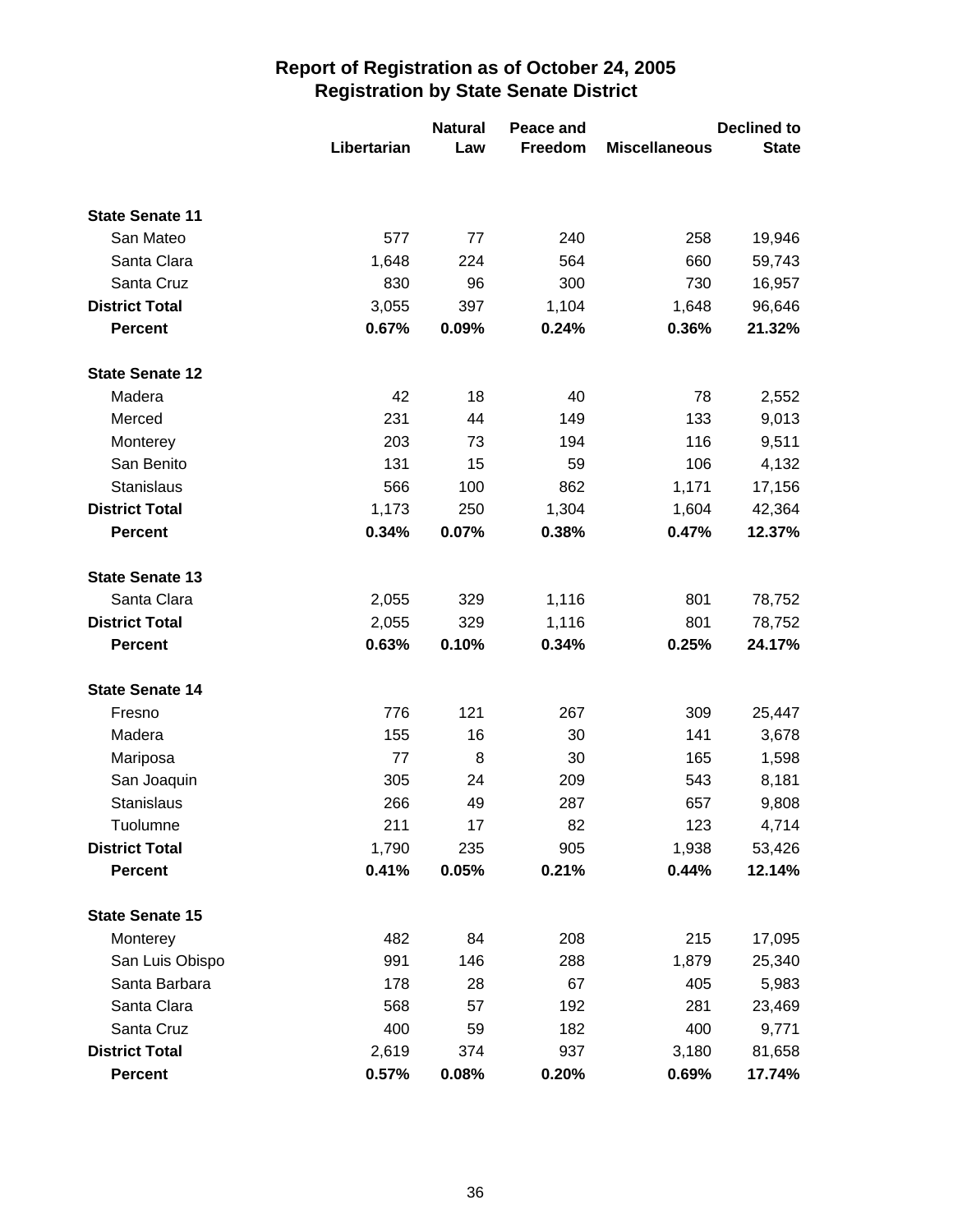|                        | <b>Total</b>      |                   | <b>American</b> |             |       |
|------------------------|-------------------|-------------------|-----------------|-------------|-------|
|                        | <b>Registered</b> | <b>Democratic</b> | Republican      | Independent | Green |
| <b>State Senate 16</b> |                   |                   |                 |             |       |
| Fresno                 | 107,172           | 55,832            | 37,304          | 1,627       | 414   |
| Kern                   | 66,248            | 38,257            | 19,572          | 1,228       | 85    |
| Kings                  | 48,584            | 18,818            | 22,819          | 966         | 120   |
| Tulare                 | 24,624            | 11,083            | 9,847           | 458         | 49    |
| <b>District Total</b>  | 246,628           | 123,990           | 89,542          | 4,279       | 668   |
| <b>Percent</b>         |                   | 50.27%            | 36.31%          | 1.74%       | 0.27% |
| <b>State Senate 17</b> |                   |                   |                 |             |       |
| Kern                   | $\overline{7}$    | 1                 | 5               | $\mathbf 0$ | 0     |
| Los Angeles            | 285,837           | 101,130           | 126,657         | 6,255       | 1,241 |
| San Bernardino         | 118,814           | 37,931            | 56,967          | 3,610       | 364   |
| Ventura                | 19,946            | 9,936             | 6,158           | 392         | 176   |
| <b>District Total</b>  | 424,604           | 148,998           | 189,787         | 10,257      | 1,781 |
| <b>Percent</b>         |                   | 35.09%            | 44.70%          | 2.42%       | 0.42% |
| <b>State Senate 18</b> |                   |                   |                 |             |       |
| Inyo                   | 10,616            | 3,437             | 4,885           | 291         | 113   |
| Kern                   | 230,151           | 66,330            | 124,186         | 6,222       | 725   |
| San Bernardino         | 53,259            | 18,673            | 21,995          | 2,068       | 245   |
| Tulare                 | 107,975           | 34,703            | 55,116          | 2,501       | 473   |
| <b>District Total</b>  | 402,001           | 123,143           | 206,182         | 11,082      | 1,556 |
| <b>Percent</b>         |                   | 30.63%            | 51.29%          | 2.76%       | 0.39% |
| <b>State Senate 19</b> |                   |                   |                 |             |       |
| Los Angeles            | 35,288            | 10,856            | 17,253          | 656         | 150   |
| Santa Barbara          | 144,819           | 59,563            | 49,961          | 2,859       | 2,322 |
| Ventura                | 289,949           | 99,429            | 129,370         | 5,805       | 2,460 |
| <b>District Total</b>  | 470,056           | 169,848           | 196,584         | 9,320       | 4,932 |
| <b>Percent</b>         |                   | 36.13%            | 41.82%          | 1.98%       | 1.05% |
| <b>State Senate 20</b> |                   |                   |                 |             |       |
| Los Angeles            | 252,574           | 135,013           | 59,182          | 4,638       | 1,567 |
| <b>District Total</b>  | 252,574           | 135,013           | 59,182          | 4,638       | 1,567 |
| <b>Percent</b>         |                   | 53.45%            | 23.43%          | 1.84%       | 0.62% |
| <b>State Senate 21</b> |                   |                   |                 |             |       |
| Los Angeles            | 401,456           | 184,287           | 119,253         | 6,429       | 3,478 |
| <b>District Total</b>  | 401,456           | 184,287           | 119,253         | 6,429       | 3,478 |
| <b>Percent</b>         |                   | 45.90%            | 29.71%          | 1.60%       | 0.87% |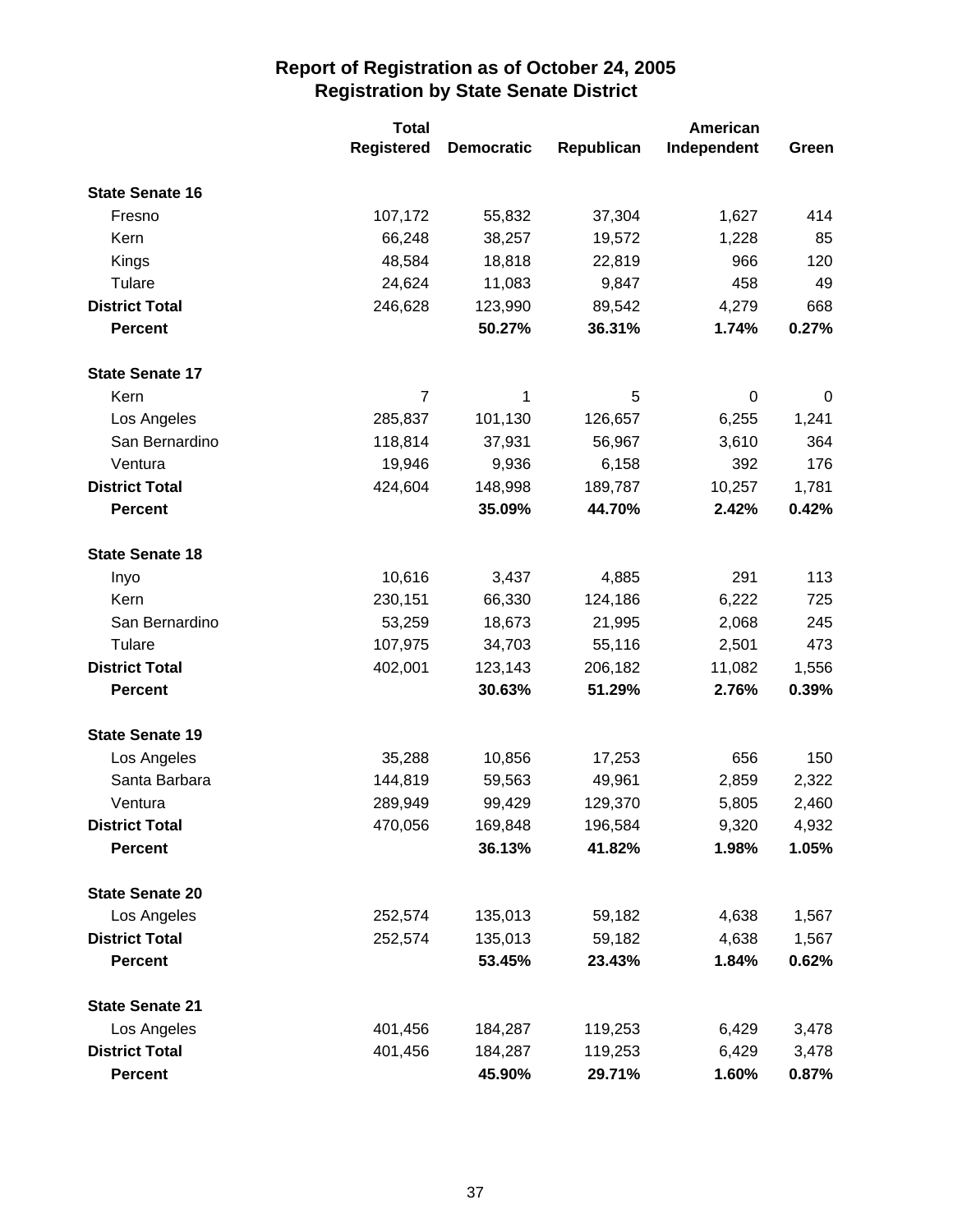|                        |             | <b>Natural</b> | Peace and |                      | <b>Declined to</b> |
|------------------------|-------------|----------------|-----------|----------------------|--------------------|
|                        | Libertarian | Law            | Freedom   | <b>Miscellaneous</b> | <b>State</b>       |
| <b>State Senate 16</b> |             |                |           |                      |                    |
| Fresno                 | 279         | 85             | 233       | 131                  | 11,267             |
| Kern                   | 204         | 74             | 207       | 113                  | 6,508              |
| Kings                  | 140         | 33             | 25        | 437                  | 5,226              |
| Tulare                 | 75          | 30             | 68        | 33                   | 2,981              |
| <b>District Total</b>  | 698         | 222            | 533       | 714                  | 25,982             |
| <b>Percent</b>         | 0.28%       | 0.09%          | 0.22%     | 0.29%                | 10.53%             |
| <b>State Senate 17</b> |             |                |           |                      |                    |
| Kern                   | 1           | 0              | 0         | 0                    | 0                  |
| Los Angeles            | 1,488       | 303            | 705       | 1,900                | 46,158             |
| San Bernardino         | 684         | 105            | 308       | 660                  | 18,185             |
| Ventura                | 116         | 42             | 55        | 153                  | 2,918              |
| <b>District Total</b>  | 2,289       | 450            | 1,068     | 2,713                | 67,261             |
| <b>Percent</b>         | 0.54%       | 0.11%          | 0.25%     | 0.64%                | 15.84%             |
| <b>State Senate 18</b> |             |                |           |                      |                    |
| Inyo                   | 68          | 6              | 28        | 69                   | 1,719              |
| Kern                   | 1,194       | 134            | 356       | 427                  | 30,577             |
| San Bernardino         | 387         | 53             | 150       | 324                  | 9,364              |
| Tulare                 | 421         | 93             | 198       | 236                  | 14,234             |
| <b>District Total</b>  | 2,070       | 286            | 732       | 1,056                | 55,894             |
| <b>Percent</b>         | 0.51%       | 0.07%          | 0.18%     | 0.26%                | 13.90%             |
| <b>State Senate 19</b> |             |                |           |                      |                    |
| Los Angeles            | 150         | 23             | 57        | 215                  | 5,928              |
| Santa Barbara          | 883         | 125            | 238       | 1,538                | 27,330             |
| Ventura                | 1,640       | 253            | 494       | 2,643                | 47,855             |
| <b>District Total</b>  | 2,673       | 401            | 789       | 4,396                | 81,113             |
| <b>Percent</b>         | 0.57%       | 0.09%          | 0.17%     | 0.94%                | 17.26%             |
| <b>State Senate 20</b> |             |                |           |                      |                    |
| Los Angeles            | 1,289       | 437            | 1,554     | 1,684                | 47,210             |
| <b>District Total</b>  | 1,289       | 437            | 1,554     | 1,684                | 47,210             |
| <b>Percent</b>         | 0.51%       | 0.17%          | 0.62%     | 0.67%                | 18.69%             |
| <b>State Senate 21</b> |             |                |           |                      |                    |
| Los Angeles            | 2,127       | 529            | 1,727     | 3,059                | 80,567             |
| <b>District Total</b>  | 2,127       | 529            | 1,727     | 3,059                | 80,567             |
| <b>Percent</b>         | 0.53%       | 0.13%          | 0.43%     | 0.76%                | 20.07%             |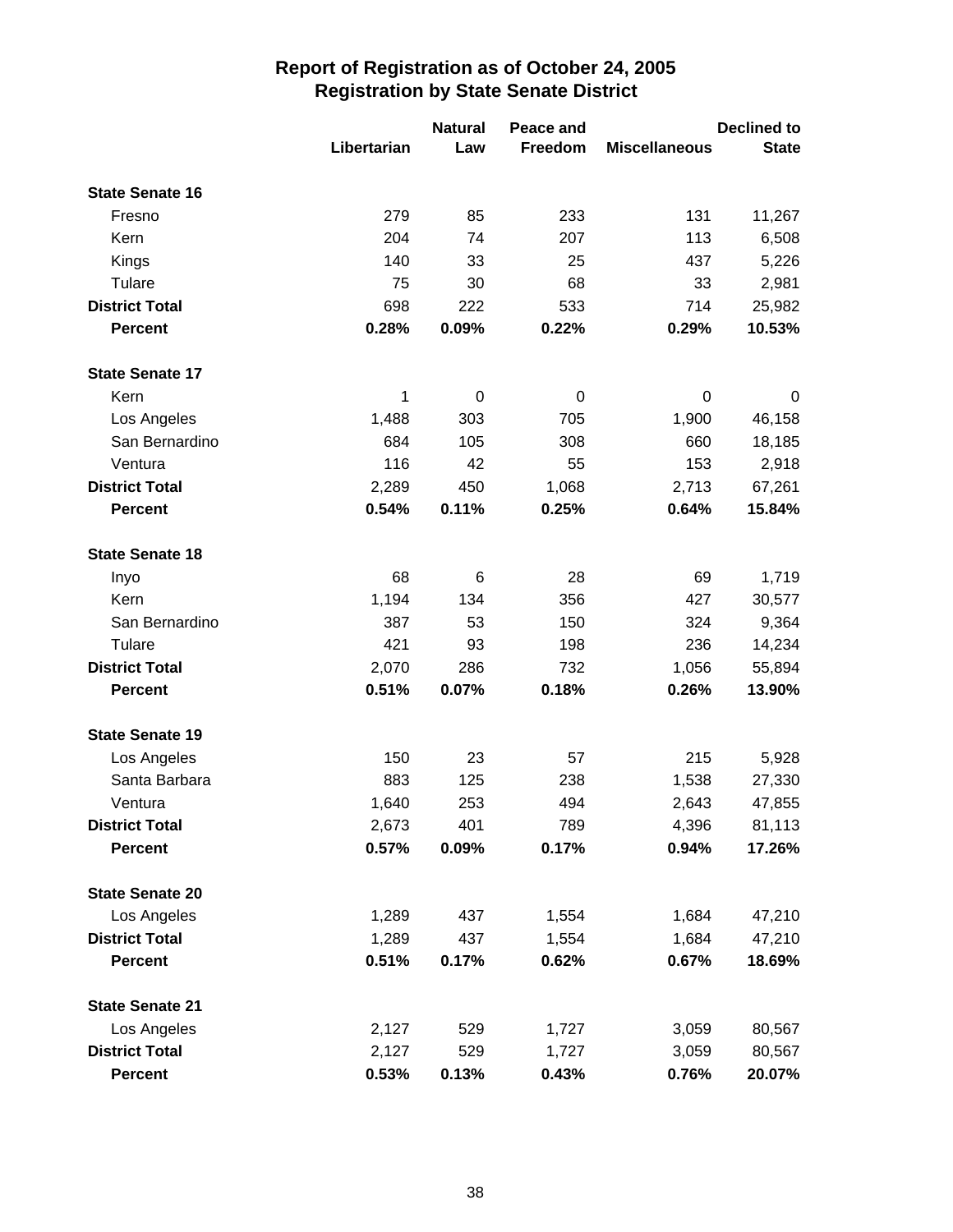|                        | <b>Total</b>      |                   | <b>American</b> |             |       |
|------------------------|-------------------|-------------------|-----------------|-------------|-------|
|                        | <b>Registered</b> | <b>Democratic</b> | Republican      | Independent | Green |
| <b>State Senate 22</b> |                   |                   |                 |             |       |
| Los Angeles            | 203,805           | 117,613           | 35,286          | 3,016       | 1,670 |
| <b>District Total</b>  | 203,805           | 117,613           | 35,286          | 3,016       | 1,670 |
| <b>Percent</b>         |                   | 57.71%            | 17.31%          | 1.48%       | 0.82% |
| <b>State Senate 23</b> |                   |                   |                 |             |       |
| Los Angeles            | 394,283           | 197,616           | 102,339         | 6,044       | 3,611 |
| Ventura                | 68,776            | 34,773            | 19,419          | 1,274       | 408   |
| <b>District Total</b>  | 463,059           | 232,389           | 121,758         | 7,318       | 4,019 |
| <b>Percent</b>         |                   | 50.19%            | 26.29%          | 1.58%       | 0.87% |
| <b>State Senate 24</b> |                   |                   |                 |             |       |
| Los Angeles            | 277,467           | 146,754           | 67,399          | 4,530       | 1,120 |
| <b>District Total</b>  | 277,467           | 146,754           | 67,399          | 4,530       | 1,120 |
| <b>Percent</b>         |                   | 52.89%            | 24.29%          | 1.63%       | 0.40% |
| <b>State Senate 25</b> |                   |                   |                 |             |       |
| Los Angeles            | 325,122           | 197,758           | 65,175          | 4,978       | 1,317 |
| <b>District Total</b>  | 325,122           | 197,758           | 65,175          | 4,978       | 1,317 |
| <b>Percent</b>         |                   | 60.83%            | 20.05%          | 1.53%       | 0.41% |
| <b>State Senate 26</b> |                   |                   |                 |             |       |
| Los Angeles            | 338,481           | 220,138           | 40,676          | 5,007       | 2,874 |
| <b>District Total</b>  | 338,481           | 220,138           | 40,676          | 5,007       | 2,874 |
| <b>Percent</b>         |                   | 65.04%            | 12.02%          | 1.48%       | 0.85% |
| <b>State Senate 27</b> |                   |                   |                 |             |       |
| Los Angeles            | 338,135           | 166,735           | 98,312          | 5,839       | 2,206 |
| <b>District Total</b>  | 338,135           | 166,735           | 98,312          | 5,839       | 2,206 |
| <b>Percent</b>         |                   | 49.31%            | 29.07%          | 1.73%       | 0.65% |
| <b>State Senate 28</b> |                   |                   |                 |             |       |
| Los Angeles            | 417,561           | 195,286           | 120,196         | 6,860       | 3,490 |
| <b>District Total</b>  | 417,561           | 195,286           | 120,196         | 6,860       | 3,490 |
| <b>Percent</b>         |                   | 46.77%            | 28.79%          | 1.64%       | 0.84% |
| <b>State Senate 29</b> |                   |                   |                 |             |       |
| Los Angeles            | 242,764           | 82,702            | 102,114         | 3,961       | 1,467 |
| Orange                 | 127,143           | 35,346            | 67,681          | 2,419       | 538   |
| San Bernardino         | 64,833            | 22,901            | 28,877          | 1,251       | 201   |
| <b>District Total</b>  | 434,740           | 140,949           | 198,672         | 7,631       | 2,206 |
| <b>Percent</b>         |                   | 32.42%            | 45.70%          | 1.76%       | 0.51% |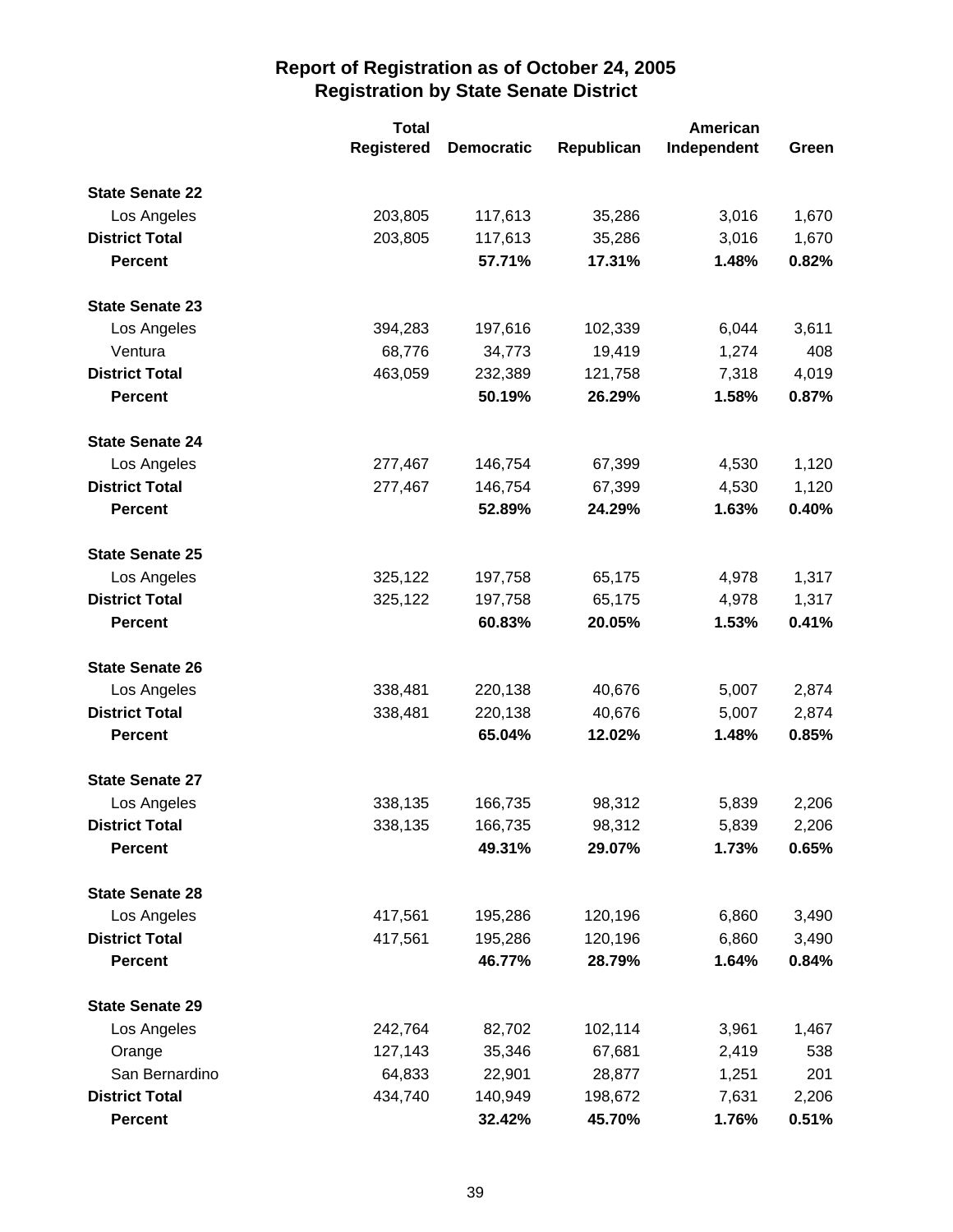|                        |             | <b>Natural</b> | Peace and |                      | <b>Declined to</b> |
|------------------------|-------------|----------------|-----------|----------------------|--------------------|
|                        | Libertarian | Law            | Freedom   | <b>Miscellaneous</b> | <b>State</b>       |
| <b>State Senate 22</b> |             |                |           |                      |                    |
| Los Angeles            | 798         | 427            | 2,458     | 1,022                | 41,515             |
| <b>District Total</b>  | 798         | 427            | 2,458     | 1,022                | 41,515             |
| <b>Percent</b>         | 0.39%       | 0.21%          | 1.21%     | 0.50%                | 20.37%             |
| <b>State Senate 23</b> |             |                |           |                      |                    |
| Los Angeles            | 2,161       | 405            | 1,091     | 3,348                | 77,668             |
| Ventura                | 274         | 100            | 233       | 524                  | 11,771             |
| <b>District Total</b>  | 2,435       | 505            | 1,324     | 3,872                | 89,439             |
| <b>Percent</b>         | 0.53%       | 0.11%          | 0.29%     | 0.84%                | 19.31%             |
| <b>State Senate 24</b> |             |                |           |                      |                    |
| Los Angeles            | 1,005       | 430            | 2,642     | 1,333                | 52,254             |
| <b>District Total</b>  | 1,005       | 430            | 2,642     | 1,333                | 52,254             |
| <b>Percent</b>         | 0.36%       | 0.15%          | 0.95%     | 0.48%                | 18.83%             |
| <b>State Senate 25</b> |             |                |           |                      |                    |
| Los Angeles            | 1,091       | 2,089          | 2,521     | 1,645                | 48,548             |
| <b>District Total</b>  | 1,091       | 2,089          | 2,521     | 1,645                | 48,548             |
| <b>Percent</b>         | 0.34%       | 0.64%          | 0.78%     | 0.51%                | 14.93%             |
| <b>State Senate 26</b> |             |                |           |                      |                    |
| Los Angeles            | 1,480       | 1,214          | 2,160     | 2,354                | 62,578             |
| <b>District Total</b>  | 1,480       | 1,214          | 2,160     | 2,354                | 62,578             |
| <b>Percent</b>         | 0.44%       | 0.36%          | 0.64%     | 0.70%                | 18.49%             |
| <b>State Senate 27</b> |             |                |           |                      |                    |
| Los Angeles            | 1,640       | 693            | 2,543     | 1,757                | 58,410             |
| <b>District Total</b>  | 1,640       | 693            | 2,543     | 1,757                | 58,410             |
| <b>Percent</b>         | 0.49%       | 0.20%          | 0.75%     | 0.52%                | 17.27%             |
| <b>State Senate 28</b> |             |                |           |                      |                    |
| Los Angeles            | 2,402       | 712            | 1,877     | 3,180                | 83,558             |
| <b>District Total</b>  | 2,402       | 712            | 1,877     | 3,180                | 83,558             |
| <b>Percent</b>         | 0.58%       | 0.17%          | 0.45%     | 0.76%                | 20.01%             |
| <b>State Senate 29</b> |             |                |           |                      |                    |
| Los Angeles            | 1,160       | 252            | 919       | 1,480                | 48,709             |
| Orange                 | 671         | 165            | 300       | 468                  | 19,555             |
| San Bernardino         | 281         | 136            | 181       | 302                  | 10,703             |
| <b>District Total</b>  | 2,112       | 553            | 1,400     | 2,250                | 78,967             |
| <b>Percent</b>         | 0.49%       | 0.13%          | 0.32%     | 0.52%                | 18.16%             |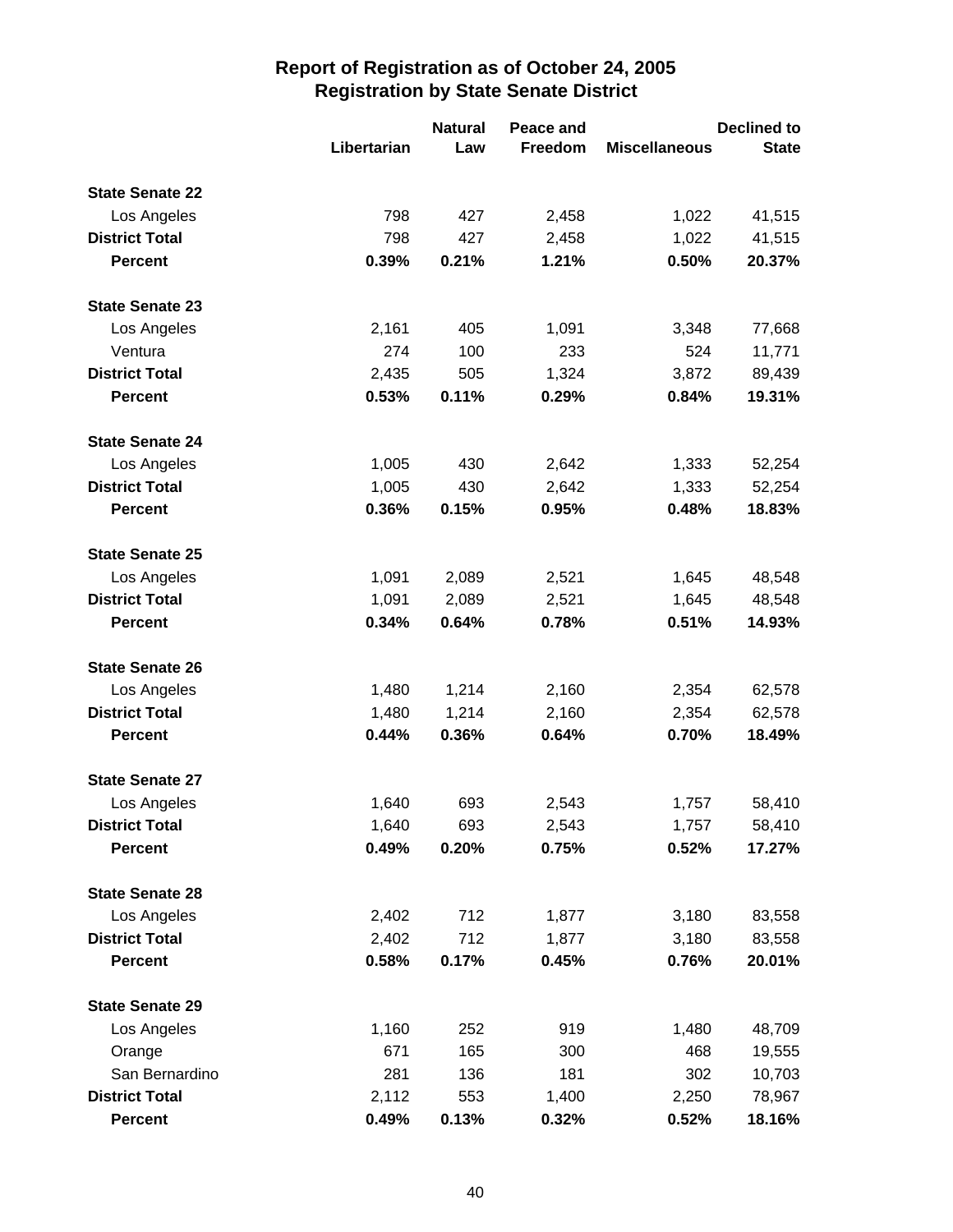|                        | <b>Total</b>      |                   | American   |             |       |
|------------------------|-------------------|-------------------|------------|-------------|-------|
|                        | <b>Registered</b> | <b>Democratic</b> | Republican | Independent | Green |
|                        |                   |                   |            |             |       |
| <b>State Senate 30</b> |                   |                   |            |             |       |
| Los Angeles            | 285,851           | 157,684           | 72,390     | 4,364       | 1,092 |
| <b>District Total</b>  | 285,851           | 157,684           | 72,390     | 4,364       | 1,092 |
| <b>Percent</b>         |                   | 55.16%            | 25.32%     | 1.53%       | 0.38% |
| <b>State Senate 31</b> |                   |                   |            |             |       |
| Riverside              | 153,214           | 58,064            | 64,158     | 3,405       | 848   |
| San Bernardino         | 271,571           | 88,667            | 131,101    | 6,348       | 1,420 |
| <b>District Total</b>  | 424,785           | 146,731           | 195,259    | 9,753       | 2,268 |
| <b>Percent</b>         |                   | 34.54%            | 45.97%     | 2.30%       | 0.53% |
| <b>State Senate 32</b> |                   |                   |            |             |       |
| Los Angeles            | 44,263            | 23,522            | 11,733     | 778         | 224   |
| San Bernardino         | 245,139           | 118,693           | 81,568     | 5,144       | 806   |
| <b>District Total</b>  | 289,402           | 142,215           | 93,301     | 5,922       | 1,030 |
| <b>Percent</b>         |                   | 49.14%            | 32.24%     | 2.05%       | 0.36% |
| <b>State Senate 33</b> |                   |                   |            |             |       |
| Orange                 | 508,305           | 136,866           | 263,915    | 9,790       | 2,466 |
| <b>District Total</b>  | 508,305           | 136,866           | 263,915    | 9,790       | 2,466 |
| <b>Percent</b>         |                   | 26.93%            | 51.92%     | 1.93%       | 0.49% |
| <b>State Senate 34</b> |                   |                   |            |             |       |
| Orange                 | 276,342           | 111,870           | 104,182    | 5,401       | 1,157 |
| <b>District Total</b>  | 276,342           | 111,870           | 104,182    | 5,401       | 1,157 |
| <b>Percent</b>         |                   | 40.48%            | 37.70%     | 1.95%       | 0.42% |
| <b>State Senate 35</b> |                   |                   |            |             |       |
| Orange                 | 525,725           | 150,847           | 253,769    | 10,497      | 3,722 |
| <b>District Total</b>  | 525,725           | 150,847           | 253,769    | 10,497      | 3,722 |
| <b>Percent</b>         |                   | 28.69%            | 48.27%     | 2.00%       | 0.71% |
| <b>State Senate 36</b> |                   |                   |            |             |       |
| Riverside              | 114,122           | 26,917            | 63,066     | 2,639       | 382   |
| San Diego              | 365,448           | 104,595           | 175,875    | 8,507       | 1,817 |
| <b>District Total</b>  | 479,570           | 131,512           | 238,941    | 11,146      | 2,199 |
| <b>Percent</b>         |                   | 27.42%            | 49.82%     | 2.32%       | 0.46% |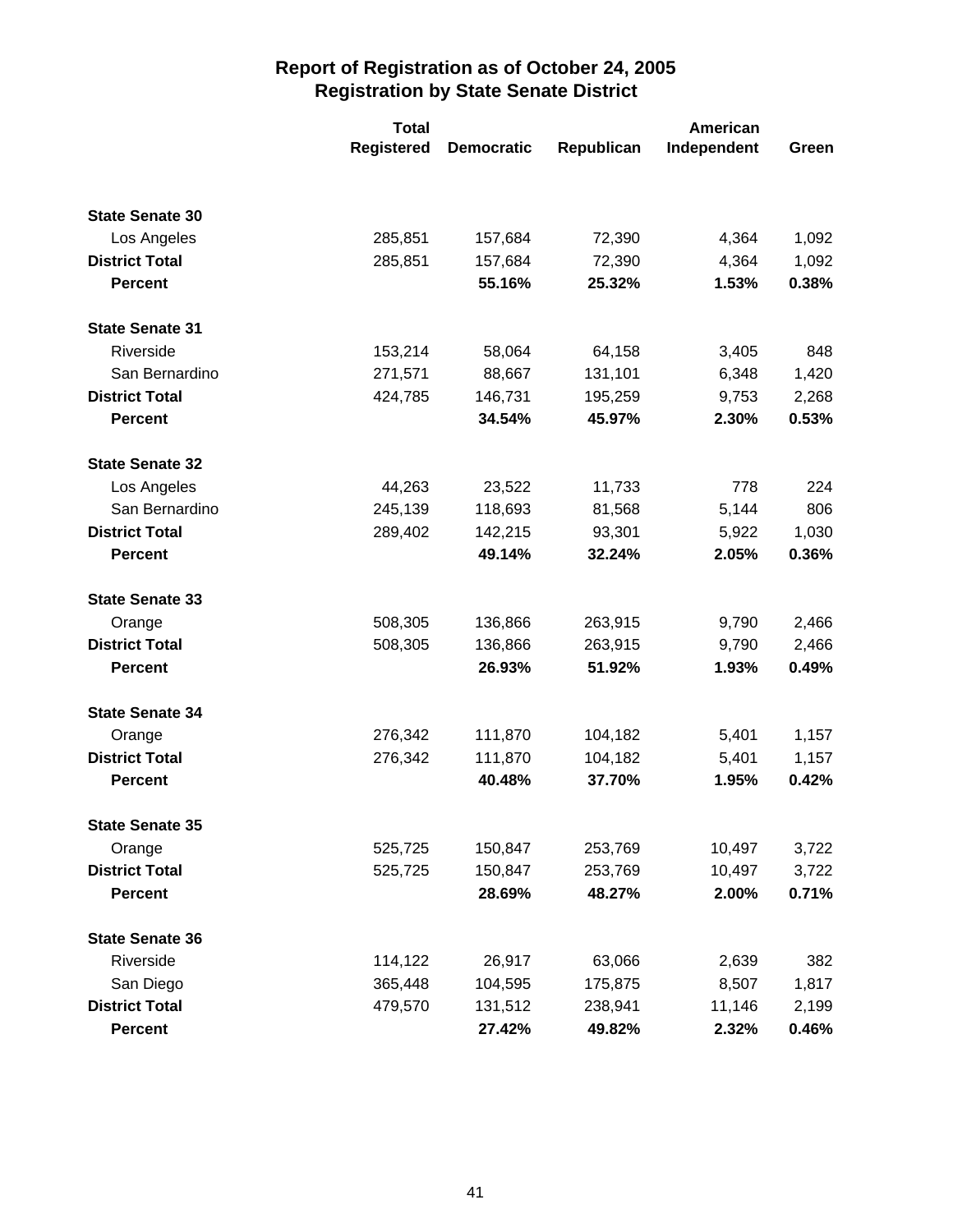|                        |             | <b>Natural</b> | Peace and |                      | <b>Declined to</b> |
|------------------------|-------------|----------------|-----------|----------------------|--------------------|
|                        | Libertarian | Law            | Freedom   | <b>Miscellaneous</b> | <b>State</b>       |
|                        |             |                |           |                      |                    |
| <b>State Senate 30</b> |             |                |           |                      |                    |
| Los Angeles            | 972         | 587            | 3,088     | 1,291                | 44,383             |
| <b>District Total</b>  | 972         | 587            | 3,088     | 1,291                | 44,383             |
| <b>Percent</b>         | 0.34%       | 0.21%          | 1.08%     | 0.45%                | 15.53%             |
| <b>State Senate 31</b> |             |                |           |                      |                    |
| Riverside              | 842         | 319            | 820       | 930                  | 23,828             |
| San Bernardino         | 1,344       | 269            | 741       | 1,425                | 40,256             |
| <b>District Total</b>  | 2,186       | 588            | 1,561     | 2,355                | 64,084             |
| <b>Percent</b>         | 0.51%       | 0.14%          | 0.37%     | 0.55%                | 15.09%             |
| <b>State Senate 32</b> |             |                |           |                      |                    |
| Los Angeles            | 142         | 66             | 520       | 198                  | 7,080              |
| San Bernardino         | 899         | 350            | 1,327     | 1,189                | 35,163             |
| <b>District Total</b>  | 1,041       | 416            | 1,847     | 1,387                | 42,243             |
| <b>Percent</b>         | 0.36%       | 0.14%          | 0.64%     | 0.48%                | 14.60%             |
| <b>State Senate 33</b> |             |                |           |                      |                    |
| Orange                 | 3,408       | 614            | 946       | 1,696                | 88,604             |
| <b>District Total</b>  | 3,408       | 614            | 946       | 1,696                | 88,604             |
| <b>Percent</b>         | 0.67%       | 0.12%          | 0.19%     | 0.33%                | 17.43%             |
| <b>State Senate 34</b> |             |                |           |                      |                    |
| Orange                 | 1,626       | 539            | 1,260     | 1,044                | 49,263             |
| <b>District Total</b>  | 1,626       | 539            | 1,260     | 1,044                | 49,263             |
| <b>Percent</b>         | 0.59%       | 0.20%          | 0.46%     | 0.38%                | 17.83%             |
| <b>State Senate 35</b> |             |                |           |                      |                    |
| Orange                 | 4,089       | 896            | 1,198     | 1,940                | 98,767             |
| <b>District Total</b>  | 4,089       | 896            | 1,198     | 1,940                | 98,767             |
| <b>Percent</b>         | 0.78%       | 0.17%          | 0.23%     | 0.37%                | 18.79%             |
| <b>State Senate 36</b> |             |                |           |                      |                    |
| Riverside              | 559         | 90             | 170       | 790                  | 19,509             |
| San Diego              | 2,316       | 784            | 590       | 1,926                | 69,038             |
| <b>District Total</b>  | 2,875       | 874            | 760       | 2,716                | 88,547             |
| <b>Percent</b>         | 0.60%       | 0.18%          | 0.16%     | 0.57%                | 18.46%             |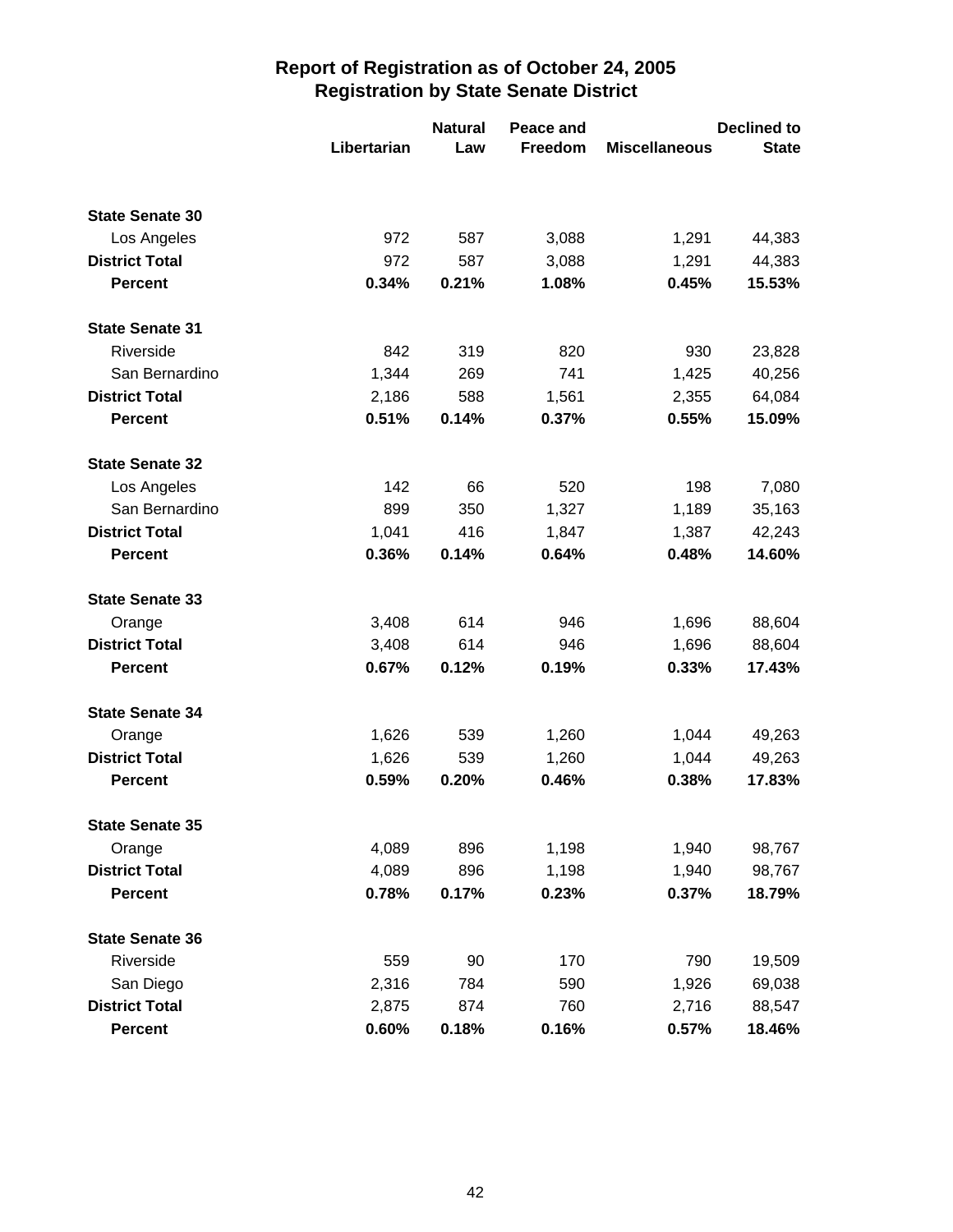|                        | <b>Total</b> |                   |            | American    |         |
|------------------------|--------------|-------------------|------------|-------------|---------|
|                        | Registered   | <b>Democratic</b> | Republican | Independent | Green   |
| <b>State Senate 37</b> |              |                   |            |             |         |
| Riverside              | 447,331      | 153,166           | 210,134    | 10,043      | 1,575   |
| <b>District Total</b>  | 447,331      | 153,166           | 210,134    | 10,043      | 1,575   |
| <b>Percent</b>         |              | 34.24%            | 46.98%     | 2.25%       | 0.35%   |
| <b>State Senate 38</b> |              |                   |            |             |         |
| Orange                 | 53,494       | 12,528            | 29,331     | 1,237       | 360     |
| San Diego              | 374,952      | 106,753           | 173,606    | 8,805       | 2,488   |
| <b>District Total</b>  | 428,446      | 119,281           | 202,937    | 10,042      | 2,848   |
| <b>Percent</b>         |              | 27.84%            | 47.37%     | 2.34%       | 0.66%   |
| <b>State Senate 39</b> |              |                   |            |             |         |
| San Diego              | 445,152      | 179,234           | 141,167    | 9,628       | 4,502   |
| <b>District Total</b>  | 445,152      | 179,234           | 141,167    | 9,628       | 4,502   |
| <b>Percent</b>         |              | 40.26%            | 31.71%     | 2.16%       | 1.01%   |
| <b>State Senate 40</b> |              |                   |            |             |         |
| Imperial               | 53,890       | 29,140            | 15,077     | 970         | 123     |
| Riverside              | 62,295       | 29,458            | 24,147     | 994         | 126     |
| San Diego              | 197,961      | 86,872            | 63,091     | 3,838       | 1,003   |
| <b>District Total</b>  | 314,146      | 145,470           | 102,315    | 5,802       | 1,252   |
| <b>Percent</b>         |              | 46.31%            | 32.57%     | 1.85%       | 0.40%   |
| <b>State Total</b>     | 15,891,482   | 6,785,188         | 5,524,609  | 312,050     | 146,865 |
| <b>Percent</b>         |              | 42.70%            | 34.76%     | 1.96%       | 0.92%   |